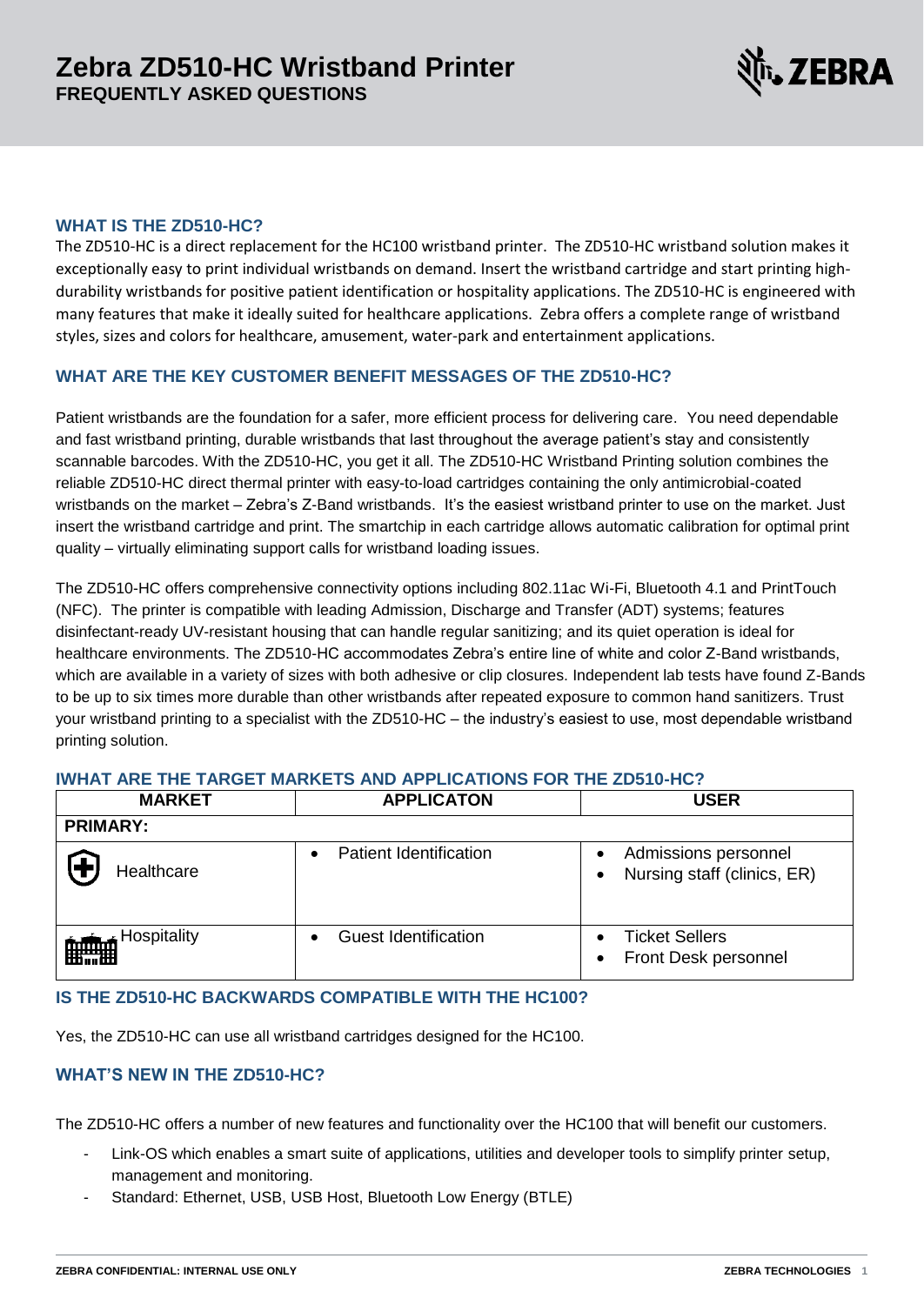

- Optional: Wireless 802.11ac + Bluetooth 4.0 for concurrent wired and wireless capability
- Print Touch (NFC) for pairing to mobile devices & quick access to helpful information
- Real time clock (RTC) for use with real-time applications

#### **WHAT ARE THE KEY SELLING POINTS OF THE ZD510-HC?**

- 1. Easy to load media cartridges are intuitive to use and reduce training requirements.
- 2. Enclosed wristband cartridge protects the wristband from contamination prior to printing.
- 3. Zebra's Z-Band wristbands are more durable and resistant to popular hand sanitizers than the leading competitor.
- 4. Zebra makes securing printers easy. Our Print DNA PrintSecure makes it simple to block unwanted access and ensure data and infrastructure are protected.

## **DOES THE ZD510-HC SUPPORT LINK-OS?**

Yes, the ZD510-HC is a Link-OS printer and supports Print DNA.

## **WHAT IS THE DIFFERENCE BETWEEN THE HC100 AND THE ZD510-HC?**

| <b>Feature</b>                        | <b>HC100</b>                     | ZD510-HCt                        |
|---------------------------------------|----------------------------------|----------------------------------|
| <b>Maximum Print Speed</b>            | 2 ips for healthcare wristbands  | 2 ips for healthcare wristbands  |
|                                       | 4 ips for hospitality wristbands | 4 ips for hospitality wristbands |
| <b>Print Resolution</b>               | 300 dpi                          | 300 dpi                          |
| <b>Standard Connectivity</b>          | USB, Serial                      | USB Host, USB, Ethernet,         |
|                                       |                                  | <b>Bluetooth Low Energy</b>      |
| <b>Field Installable Connectivity</b> | None                             | None                             |
| <b>Factory Installed Connectivity</b> | Ethernet, $802.11b/q$            | Dual Radio: 802.11ac and         |
|                                       |                                  | Bluetooth 4.1                    |

#### **IS THE ZD510-HC BACKWARDS COMPATIBLE WITH THE HC100?**

Yes, the ZD510-HC is fully backwards compatible with the HC100.

#### **WILL EXISTING HC100 WRISTBAND CARTRIDGES WORK WITH THE ZD510-HC?**

Yes, the ZD510-HC can use wristband cartridges designed for use with the HC100

# **CAN I GET A SERIAL PORT FOR THE ZD510-HC?**

No, Zebra does not offer a serial port option for the ZD510-HC.

# **AM I LIMITED TO USE ONLY ONE CONNECTIVITY TYPE AT ONE TIME?**

No. The all the printer's connectivity options can be used simultaneously.

#### **CAN I GET AN RFID ENABLED ZD510-HC?**

No. The only desktop printer offered by Zebra with UHF RFID is the ZD500R. The ZD500R can encode wristbands that include a RFID inlay but the ZD500R does not use a wristband cartridge.

## **WHAT IS PRINT TOUCH?**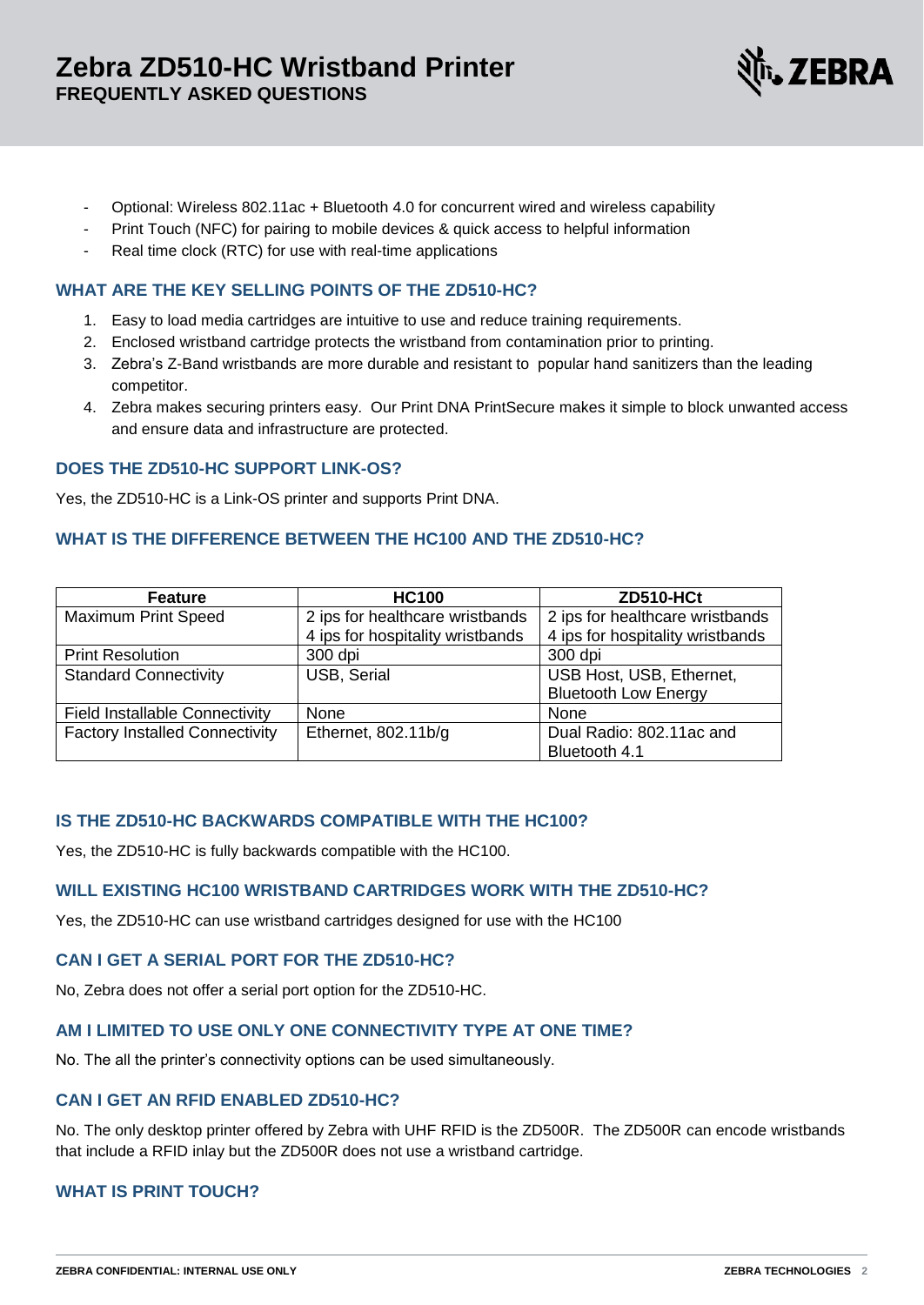

The Near Field Communication (NFC) Print Touch feature of the Link-OS enabled ZD510-HC allows quick access to helpful information. Print Touch supports:

- Application launching on NFC-enabled mobile devices
- Printer support web page launching to provide easy access to Zebra's how-to videos and product support
- Simple tap-to-pair with NFC-enabled devices

## **WHAT IS THE DIFFERENCE BETWEEN BLUETOOTH 4.1 AND BLUETOOTH LOW ENERGY?**

Bluetooth low energy is a low power wireless communication means to easily configure the printer using a setup application on a mobile device. Bluetooth 4.1 can be used to configure the printer but can also be used to transmit a much greater amount of data and can be used to download fonts, firmware, graphics and label formats to the printer.

## **DO YOU HAVE A SETUP UTILITY FOR USE WITH MY MOBILE DEVICE?**

Yes, the Zebra Printer Setup application is available for Android devices. This utility will allow the user to view and configure printer settings and manage previously loaded Virtual Devices.

## **DO YOU HAVE A MOBILE PRINT UTILITY?**

Yes, additional Link-OS applications including Print Connect, Test Connect, and Print Station are available from the Zebra App Gallery at appgallery.zebra.com or the Google Play Store.

### **WHAT IS THE USB HOST USED FOR?**

The USB host currently supports the USB Mirror functionality to provide an easy way to upgrade printer firmware or execute command files using a USB flash drive. Further details can be found in the ZD420 user manual.

#### **CAN I CONNECT MY SCANNER OR KEYBOARD TO THE USB HOST?**

No.

# **DOES THE PRINTER HAVE ENERGY STAR APPROVAL?**

Yes. The printer and power supply are Energy Star Certified, and meet the US Department of Energy's Energy Efficiency Level VI requirements.

# **WHAT COMES 'IN-BOX' WITH THE ZD510-HC?**

The ZD510-HC includes the following items 'in-box' with the printer:

- Power supply
- USB Cable (Type C to Type A Connectors)
- Documentation (Quick Setup Guide, Regulatory Guide)

#### **HOW CAN I MAKE ADDITIONAL REVENUE BEYOND THE SALE OF THE PRINTER?**

The ZD510-HC must use Zebra wristband cartrides. Zebra offers a broad range of wristbands for patient identification and hospitality. When a ZD510-HC printer is sold, the supplies become a recurring revenue stream, as well as a constant touchpoint into the customer, allowing you to stay in touch with the customer between hardware sales and allowing you to uncover additional revenue opportunities beyond the supplies sale. And the customer MUST buy Zebra wristband cartridges.